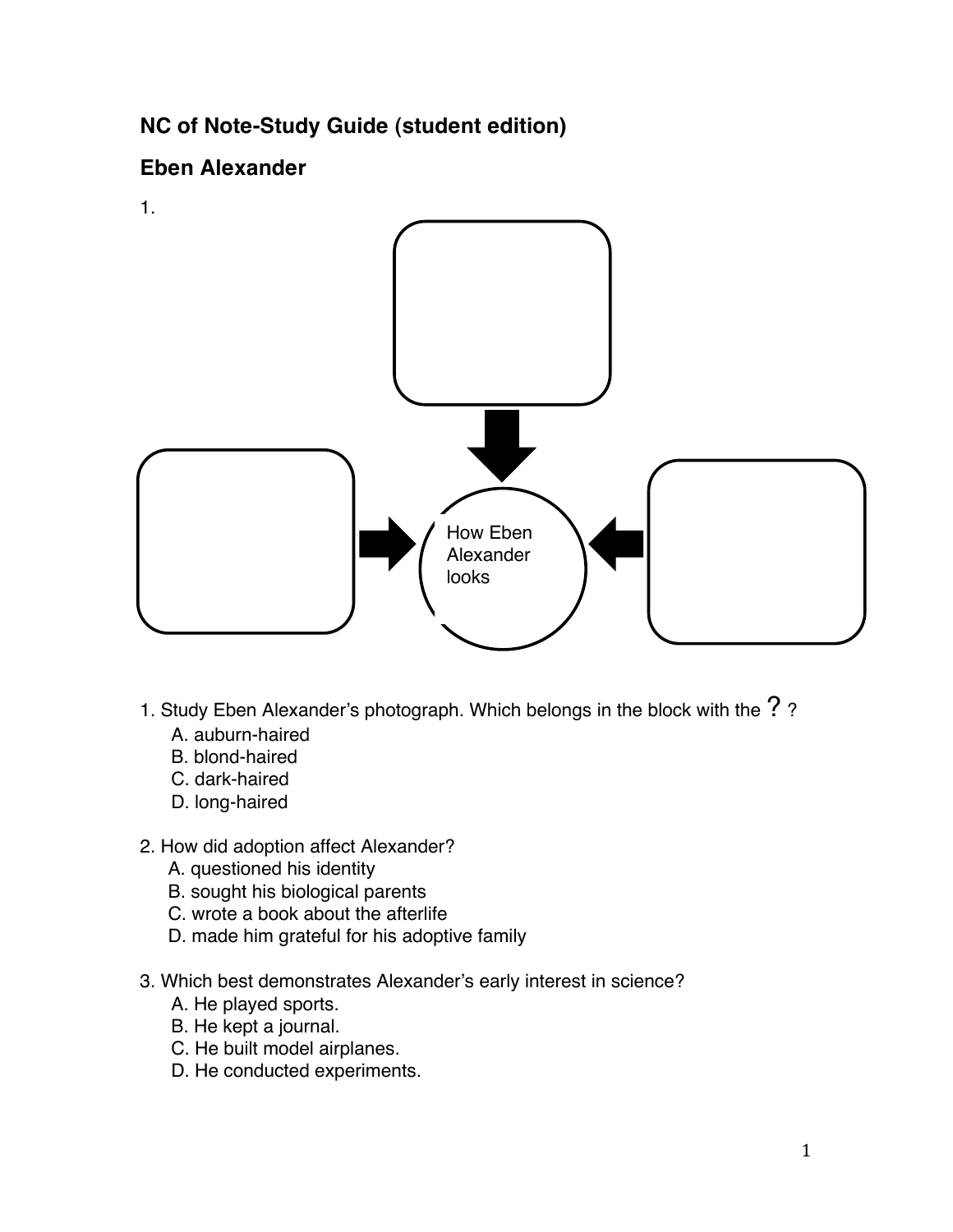- 4. Where did Alexander attend school?
	- A. UNC and Duke
	- B. UNC and Harvard
	- C. UNC and Lynchburg
	- D. UNC and Stanford
- 5. What has Alexander written about?
	- A. adoption
	- B. afterlife
	- C. neurosurgery
	- D. parenting
- 6. What is the best description of Alexander's message?
	- A. Science and faith are inseparable.
	- B. Science and religion can co-exist.
	- C. Science and religion are contradictory.
	- D. Science and faith question the afterlife
- 7. Which does a skeptic do?
	- A. aspires
	- B. believes
	- C. questions
	- D. worries
- 8. Which describes "Proof of Heaven," written by Eben Alexander?
	- A. bestseller
	- B. devotional
	- C. textbook
	- D. website
- 9. What surprised Alexander's sister about her brother?
	- A. his leaving medicine
	- B. his writing a bestseller
	- C. his having a film contract
	- D. his interview with Oprah Winfrey

**WORDS:** What does the text tell you about an attribute or meaning of the following words? What clues do you find in context? Does any word have a prefix or suffix, similar word or word within the word that aids in defining the word?

- 1. passport
- 2. apathy
- 4. passionate
- 5. miniscule

3. unconditional